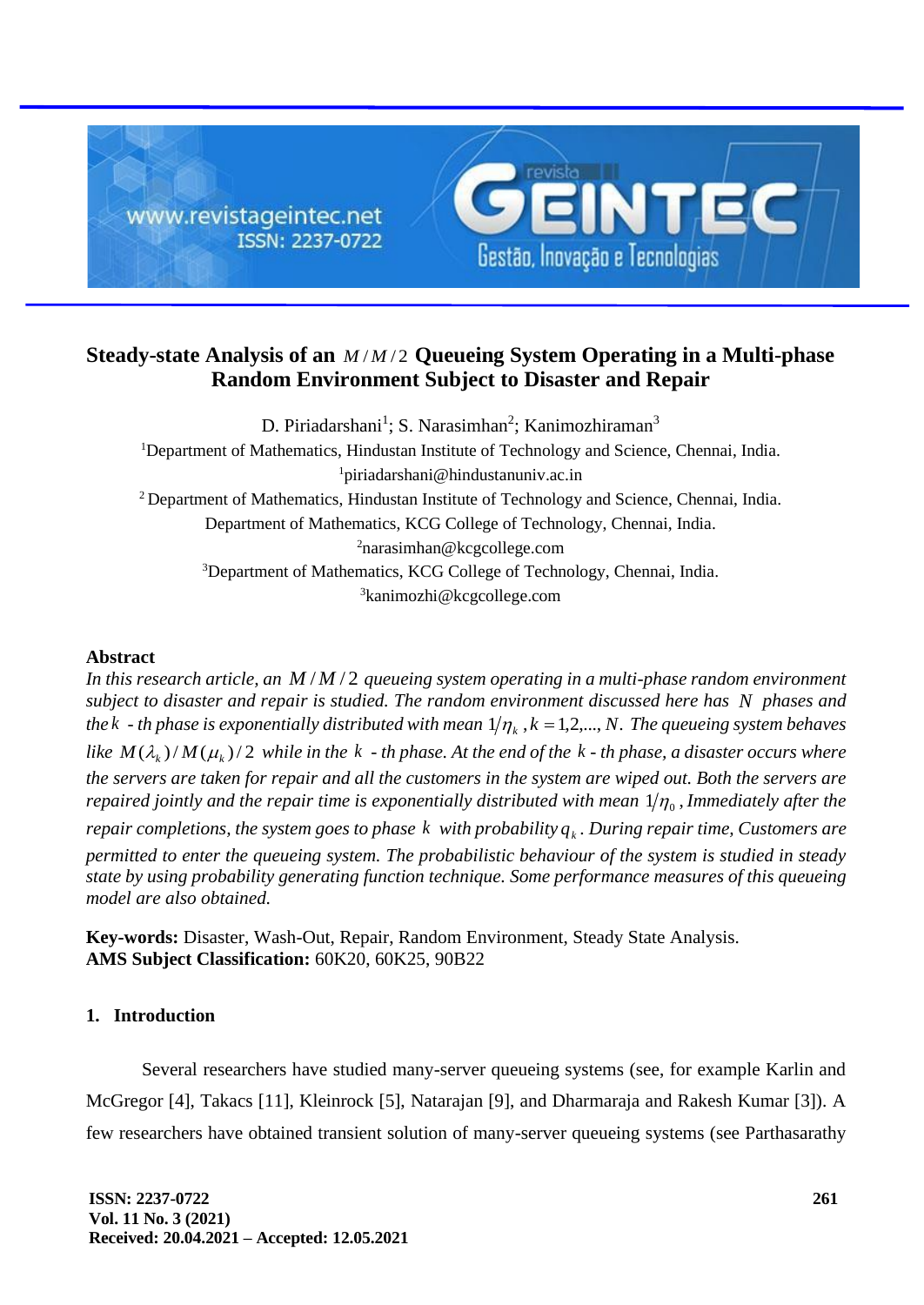and Sharafali [10], Krishna Kumar and Arivudainambi [6], Krishna Kumar and Madheswari [7] and - Seedy et al. [1], On the other hand, many authors have paid their attention to study some special class of queueing systems subject to impatience of customers and/or randomly occurring disasters (see for example, Sengupta [12], Chakravarthy [2], Krishna Kumar et al. [8]). The steady-state behavior of an  $M/M/1$  queue operating in random environment subject to disasters where the underlying environment is described by a *n* phase continuous-time Markov chain have been analyzed. The timedependent behaviour of the above said model has also been analyzed. However, to the best of our knowledge, *M* / *M* / 2 queue systems operating in a random environment subject to disasters and repair have not been studied so far in literature. In this research paper, we block this gap by obtaining a steadystate analysis of a M/M/2 queueing system operating in a uncertain random environment subject to disasters and repairs. The sections in this paper are arranged in the following manner: Section 2 briefly describes the model. In section 3, the time-dependent probabilities of the system are discussed and its the integral equations are derived. In section 4, explicit expressions of the steady-state probabilities of the above mentioned queueing system are obtained.

#### **2. Model Description**

Let us consider a two server queueing system working in a random environment. We assume that the environment is in any one of the  $m+1$  states 0, 1, 2, ..., N. The environmental state 0 represents the state that the servers are jointly undergoing repair. The random repair time is an exponential random variable distributed with mean  $\frac{1}{n}$ ,  $\eta_{_0}$ In the course of repair time, customers join the system according to Poisson process with arrival rate  $\lambda_0$ . Immediately after the repair, the system goes to phase  $k, k = 1, 2, ..., N$  with probability  $q_k$ ; such that  $\sum_{k=1}^{N} q_k = 1$ *N*  $\int_{k=1}^{N} q_k = 1$ . The system resides in phase k for a random interval of time that is exponentially distributed with mean  $1/\eta_k$  and at the end of the residing period, all customers in the system are washed out and the system moves to phase 0: When the environment is in phase  $k$ , the system behaves like an  $M(\lambda_k)/M(\mu_k)/2$  queue with arrival rate  $\lambda_k$ and service rate  $\mu_k$ .

During time  $t = 0$ , we presume that a catastrophe has just occurred so that the system is in phase 0 (repair state). Let  $E(t)$  denote the phase of the environment at time t and at time t, let  $X(t)$  denotes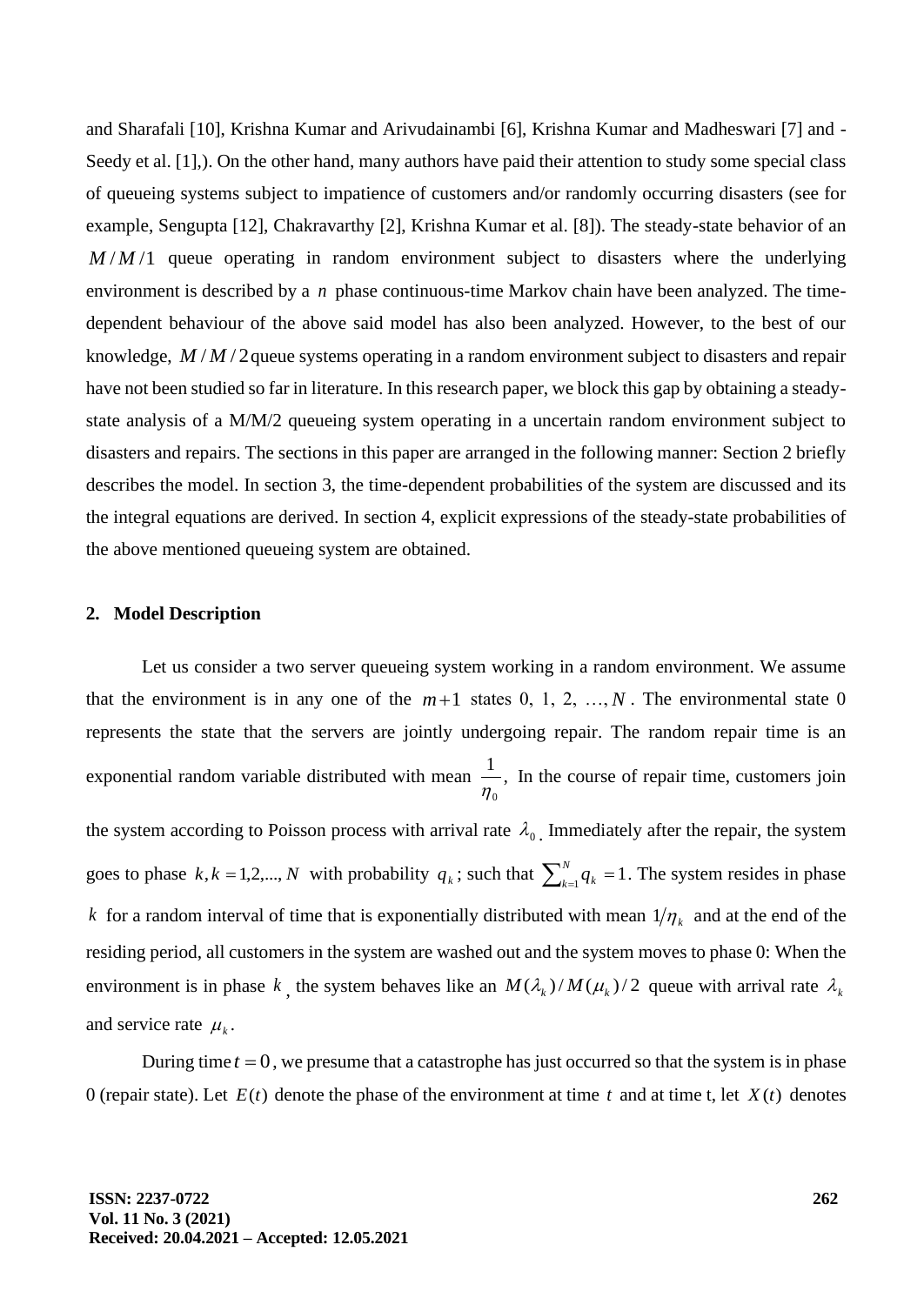the number of customers in the queueing system. Then the joint process  $\{(X(t), E(t))|t \ge 0\}$  is a continuous time parameter Markov process whose state space is

$$
\{(j,k)| j = 0,1,2,\cdots; k = 0,1,2,\cdots,N\}
$$

We define the state probability as follows:

$$
\{p(j,k,t) = \Pr[X(t) = j, E(t) = k | X(0) = 0, E(0) = 0 | k = 0,1,2,\cdots N; j = 0,1,2,\cdots\}
$$
 (1)

In the next section, we derive the integral equations for  $p(j, k, t)$ 

### **3. To Obtain the Integral Equations in Steady-State**

Using the convolution operation

$$
f(t)\Theta g(t) = \int_0^t f(u)g(t-u)du \tag{2}
$$

and renewal theoretic arguments, we find the following integral equations: Case 1:  $j = 0, k = 0$ 

$$
p(0,0,t) = e^{-(\lambda_0 + \eta_0)t} + \sum_{k=1}^{N} \sum_{j=0}^{\infty} p(j,k,t) \eta k \Theta e^{-(\lambda_0 + \eta_0)t}
$$
\n(3)

Case 2:  $j = 1, 2, ..., k = 0$ 

$$
p(j,0,t) = p(j-1,0,t)\lambda_0 \otimes e^{-(\lambda_0 + \eta_0)t}
$$
 (4)

Case 3:  $j = 0, k = 1, 2, ..., N$ 

$$
p(0,k,t) = p(0,0,t)\eta_0 q_k \otimes e^{-(\lambda_k + \eta_k)t} + p(1,k,t)\mu_k \otimes e^{-(\lambda_k + \eta_k)t}
$$
\n(5)

Case 4:  $j = 1, k = 1, 2, ..., N$ 

$$
p(1,k,t) = p(1,0,t)\eta_0 q_k \otimes e^{-(\lambda_k + \mu_k + \eta_k)t} + p(2,k,t)2\mu_k \otimes e^{-(\lambda_k + \mu_k + \eta_k)t}
$$
(6)

Case 5: 
$$
j = 2,3,..., k = 1,2,..., N
$$

$$
p(j,k,t) = p(j,0,t)\eta_0 q_k \otimes e^{-(\lambda_k + 2\mu_k + \eta_k)t} + p(j-1,k,t)\lambda_k \otimes e^{-(\lambda_k + 2\mu_k + \eta_k)t} + p(j+1,k,t)2\mu_k \otimes e^{-(\lambda_k + \mu_k + \eta_k)t}
$$
(7)

**ISSN: 2237-0722 Vol. 11 No. 3 (2021) Received: 20.04.2021 – Accepted: 12.05.2021**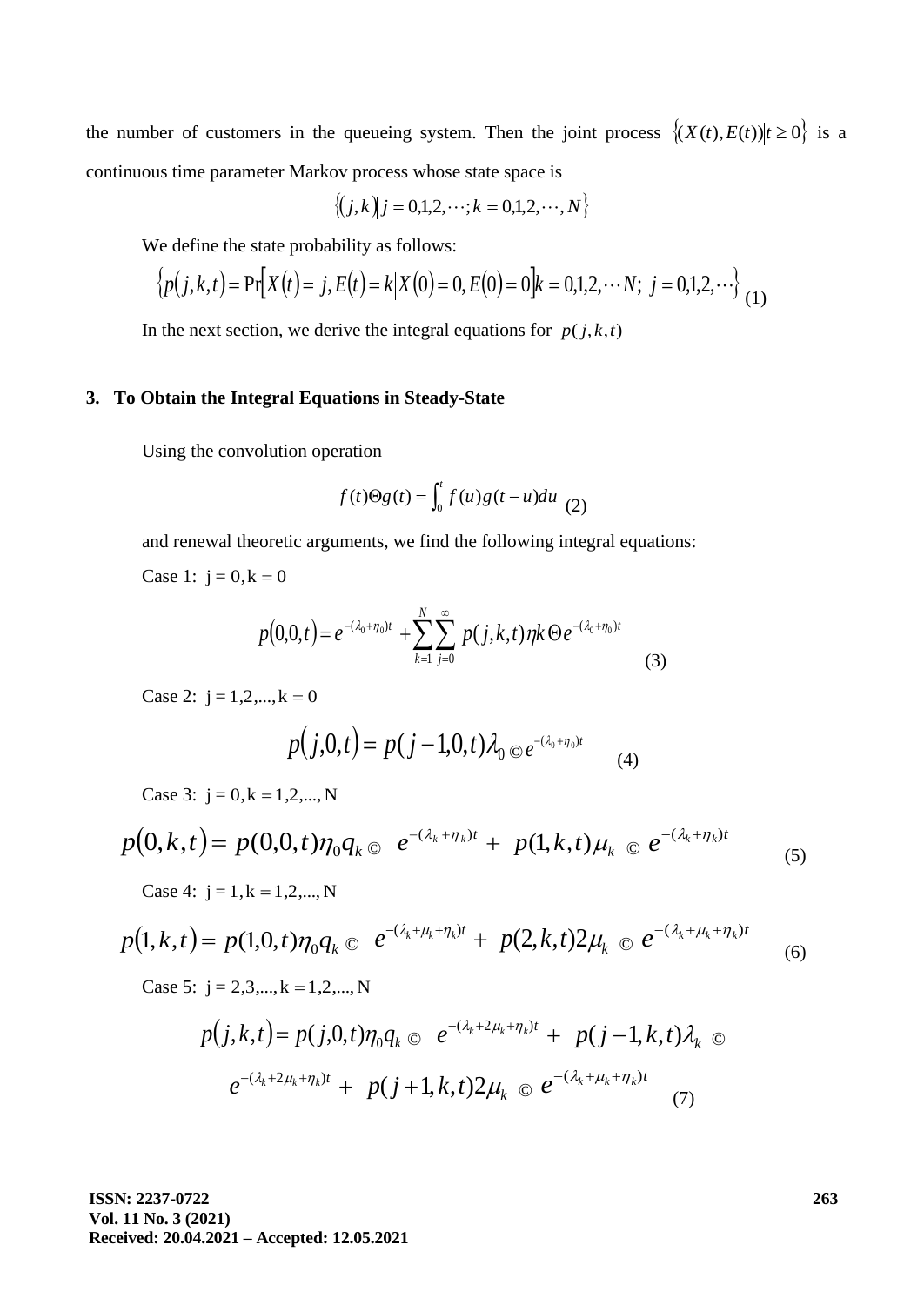## **4. Steady-state Solution**

The limiting state probabilities are defined by

$$
\pi(j,k) = \lim_{t \to \infty} p(j,k,t) \tag{8}
$$

Using the Laplace transform's final value theorem, equation (8) gives

$$
\pi(j,k) = \lim_{s \to 0} s p^*(j,k,s),\tag{9}
$$

Where  $p^*(j, k, t)$  is the Laplace transform of  $p(j, k, t)$  Applying Laplace transform on both sides of equations (3)-(7), we obtain

$$
(s+\lambda_0+\eta_0)p^*(0,0,s)=1+\sum_{k=1}^N\sum_{j=0}^\infty p^*(j,k,t)\eta_k,
$$
  
\n
$$
(s+\lambda_0+\eta_0)p^*(j,0,s)=p^*(j-1,0,s)\lambda_0,j=1,2,...
$$
  
\n
$$
(s+\lambda_k+\eta_k)p^*(0,k,s)=p^*(0,0,s)\eta_0q_k+p^*(1,k,s)\mu_k,k=1,2,...,N;
$$
  
\n
$$
(s+\lambda_k+\mu_k+\eta_k)p^*(1,k,s)=p^*(1,0,s)\eta_0q_k+\newline p^*(0,k,s)\lambda_k+p^*(2,k,s)2\mu_k,k=1,2,...,N;
$$
  
\n
$$
(s+\lambda_k+2\mu_k+\eta_k)p^*(j,k,s)=p^*(j,0,s)\eta_0q_k+\newline p^*(j-1,k,s)\lambda_k+p^*(j+1,k,s)2\mu_k,j=2,3,...;k=1,2,...,N.
$$
  
\n(14)

Multiplying both sides of equations (10)-(14) with s and applying equation (9), we obtain

$$
(\lambda_0 + \eta_0)\pi(0,0) = 1 + \sum_{k=1}^{N} \sum_{j=0}^{\infty} \pi(j,k)\eta_k,
$$
\n(15)

$$
(\lambda_0 + \eta_0)\pi(j,0) = \pi(j-1,0)\lambda_0, j = 1,2,...;
$$
\n(16)

$$
(\lambda_k + \eta_k)\pi(0,k) = \pi(0,0)\eta_0 q_k + \pi(1,k)\mu_k, k = 1,2,...,N
$$
  

$$
(\lambda_k + \mu_k + \eta_k)\pi(1,k) = \pi(1,0)\eta_0 q_k + \pi(0,k)\lambda_k + \pi(2,k)2\mu_k, k = 1,2,...,N
$$
 (18)

$$
(\lambda_k + \mu_k + \eta_k)\pi(1, k) = \pi(1, 0)\eta_0 q_k + \pi(0, k)\lambda_k + \pi(2, k)2\mu_k, k = 1, 2, \dots, N
$$
\n(18)

$$
(\lambda_k + 2\mu_k + \eta_k)\pi(j,k) = \pi(j,0)\eta_0 q_k + \pi(j-1,k)\lambda_k + \pi(j+1,k)2\mu_k,
$$
  

$$
j = 2,3,...; k = 1,2,..., N
$$
 (19)

**ISSN: 2237-0722 Vol. 11 No. 3 (2021) Received: 20.04.2021 – Accepted: 12.05.2021** **264**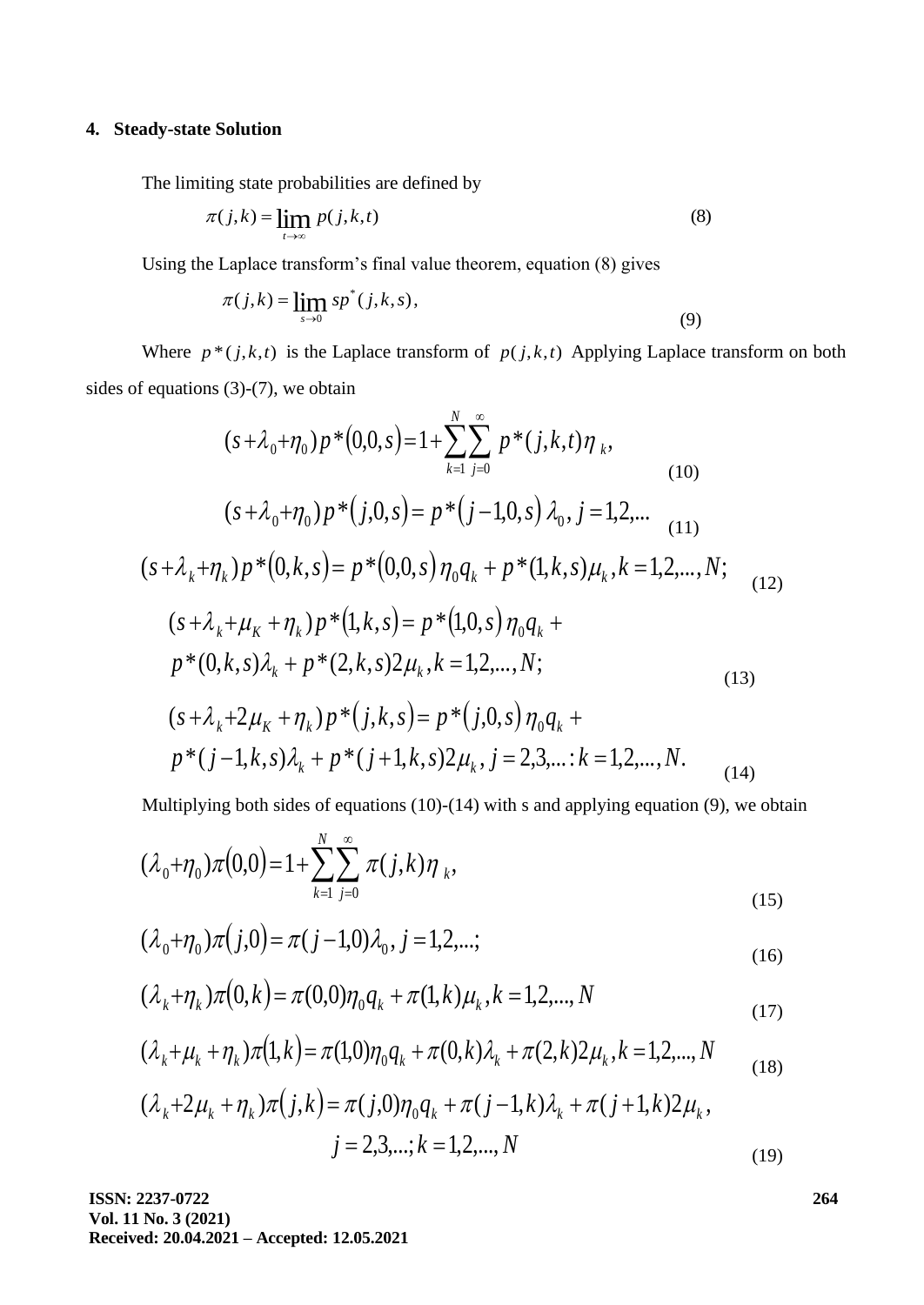The system of equations (16)-(19) together with the total probability law can be explicitly solved. The result is given in the following theorem:

**4.1Theorem.** The limiting state probabilities are given by

$$
\pi(0,0) = \frac{1}{(\lambda_0 + \eta_0) \left[ \frac{1}{\eta_0} + \sum_{k=1}^{N} \frac{q_k}{\eta_k} \right]};
$$
  
\n
$$
\pi(j,0) = \left( \frac{\lambda_0}{\lambda_0 + \eta_0} \right)^j \pi(0,0), j = 1,2,...;
$$
  
\n
$$
\pi(0,k) = \frac{\eta_0 q_k \beta_k \left[ \frac{(\lambda_0 + \eta_0)}{(\lambda_0 + \eta_0 - \lambda_0 \beta_k)} + (1 - \beta_k) \right]}{(1 - \beta_k) \left[ (\lambda_k + \eta_k) \beta_k + 2\mu_k \right]} \pi(0,0), k = 1,2...N;
$$
  
\n
$$
\pi(j,k) = \eta_0 q_k \left\{ \sum_{i=0}^{j} \sum_{r=0}^{\infty} \pi(j-1+r,0) \frac{\lambda_k^{j} \beta_k^{l+r+1}}{2^{l+1} \mu_k^{l+1}} \right\}
$$
  
\n
$$
+ \pi(0,k) \left[ (\lambda_k + \eta_k) \frac{\lambda_k^{j-1} \beta_k^{j}}{2^{j} \mu_k^{j}} + \{2\mu_k - (\lambda_k + \eta_k)(1 - \beta_k)\} \frac{\lambda_k^{j} \beta_k^{j+1}}{2^{j+1} \mu_k^{j+1}} \right]
$$
  
\n
$$
+ \pi(0,0)\eta_0 q_k \left[ (1 + \beta_k) \frac{\lambda_k^{j} \beta_k^{j+1}}{2^{j+1} \mu_k^{j+1}} - \frac{\lambda_k^{l-1} \beta_k^{j}}{2^{j} \mu_k^{j}} \right], j = 1,2,...; k = 1,2,..., N,
$$
  
\nWhere  $\beta_k = \frac{(\lambda_k + 2\mu_k + \eta_k) - \sqrt{(\lambda_k - 2\mu_k + \eta_k)^2 + 8\mu_k \eta_k}}{2\lambda_k}, k = 1,2,..., N.$ 

#### **Proof:**

From equation (16), we get 
$$
\pi(j,0) = \left(\frac{\lambda_0}{\lambda_0 + \eta_0}\right)^j \pi(0,0), j = 1,2,...;
$$
 (20)

$$
G_k(\theta) = \sum_{j=0}^{\infty} \pi(j,k)\theta^j k = 0,1,2,...,N.
$$
 define

From equation (20), we get 
$$
G_0(\theta) = \frac{(\lambda_0 + \eta_0)}{(\lambda_0 + \eta_0 - \lambda_0 \theta)} \pi(0,0),
$$
 (21)

Putting  $\theta = 1$  in equation (21), we get  $G_0(1)$  $(\lambda_0 + \eta_0)$  $(1) = \frac{(20 - 770)}{\pi} \pi (0,0),$  $\mathbf{0}$  $\frac{1}{0}(1) = \frac{(\lambda_0 + \eta_0)}{\eta_0} \pi$  $G_0(1) = \frac{(\lambda_0 + \eta)}{(\lambda_0 + \eta)}$ (22)

We Multiply equation (19) by  $\theta^j$  on both sides and summing from  $\theta = 2$  to  $\infty$ , we get

**ISSN: 2237-0722 Vol. 11 No. 3 (2021) Received: 20.04.2021 – Accepted: 12.05.2021**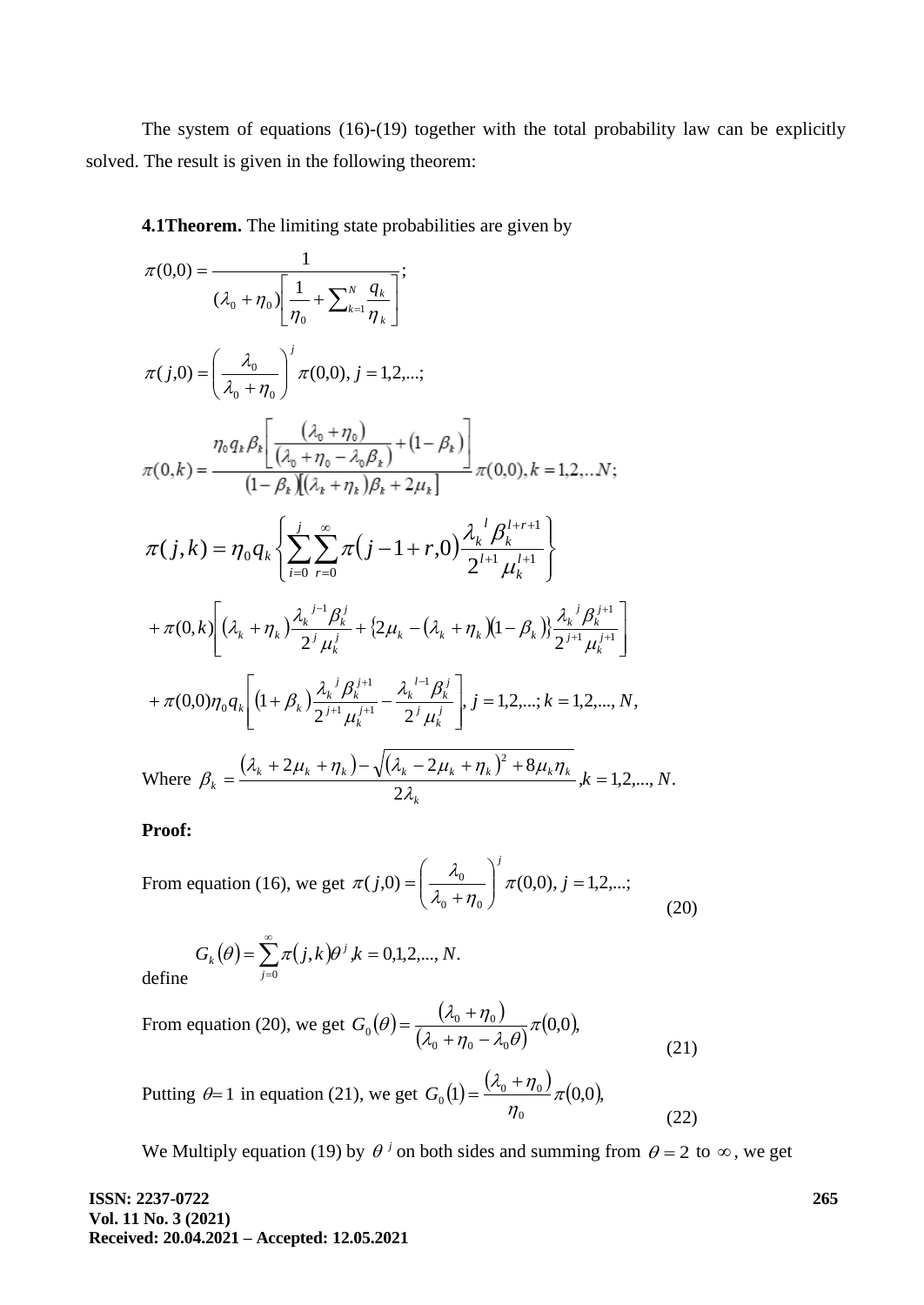$$
\left(\lambda_{k} + 2\mu_{k} + \eta_{k}\right) \sum_{j=2}^{\infty} \pi(j,k)\theta^{j} = \eta_{0}q_{k} \sum_{j=2}^{\infty} \pi(j,0)\theta^{j} + \lambda_{k} \sum_{j=2}^{\infty} \pi(j-1,k)\theta^{j} + 2\mu_{k} \sum_{j=2}^{\infty} \pi(j+1,k)\theta^{j}.
$$
\n(23)

Simplifying equation (23) by using equations (17) and (18), we get

Simplifying equation (23) by using equations (17) and (18), we get  
\n
$$
G_k(\theta) = \frac{\eta_0 q_k \theta [G_0(\theta) + \pi (0,0)(1-\theta)] - \pi (0,k)(1-\theta)[(\lambda_k + \eta_k)\theta + 2\mu_k]}{(\lambda_k + 2\mu_k + \eta_k)\theta - \lambda_k \theta^2 - 2\mu_k} k = 1,2,...N.
$$
\n(24)

Putting  $\theta = 1$  in (24) and using (22), we get

$$
G_k(1) = \frac{(\lambda_0 + \eta_0)q_k \pi(0,0)}{\eta_k} k = 1,2,\dots
$$
\n(25)

By total probability law, we get  $\sum \sum \pi(j,k) = 1$ .  $\sum_{k=0}^N \sum_{j=0}^\infty$ =  $\sum_{i=1}^{N} \sum_{i=1}^{\infty} \pi(j,k) =$ *k j*  $\pi(j,k)$ (26)

From equation (26), we get n 
$$
\sum_{k=0}^{N} G_k(1) = 1
$$
 (27)

Substituting equations (22) and (25) in equation (27), we obtain

$$
\pi(0,0) = \frac{1}{(\lambda_0 + \eta_0) \left[ \frac{1}{\eta_0} + \sum_{k=1}^{N} \frac{q_k}{\eta_k} \right]}
$$
(28)

It is evident that  $G_k(\theta)$  is analytic inside the unit disk  $|\theta|$ <1. Consequently, the numerator of the right hand side of (24) disappears at the zeros of the denominator of the right hand side of (24).

The zeros of the denominator of the right hand side of (24) are given by

$$
(\lambda_k + 2\mu_k + \eta_k)\theta - \lambda_k\theta^2 - 2\mu_k = 0.
$$
\n(29)

The discriminant of the quadratic equation (29) is

$$
(\lambda_k + 2\mu_k + \eta_k)^2 - 8\lambda_k \mu_k = (\lambda_k + 2\mu_k + \eta_k)^2 + 8\lambda_k \mu_k.
$$

Hence both the roots of equation (29) are real, and they are given by

$$
\alpha_k = \frac{(\lambda_k + 2\mu_k + \eta_k) + \sqrt{(\lambda_k + 2\mu_k + \eta_k)^2 + 8\mu_k\mu_k}}{2\lambda_k}.
$$
\n(30)

$$
\beta_{k} = \frac{(\lambda_{k} + 2\mu_{k} + \eta_{k}) - \sqrt{(\lambda_{k} + 2\mu_{k} + \eta_{k})^{2} + 8\mu_{k}\mu_{k}}}{2\lambda_{k}}
$$
(31)

The product of the roots of equation (29) is *k k*  $k P_k - \lambda$  $\alpha_k \beta_k = \frac{2\mu_k}{\lambda_k}$  $=\frac{2\mu_k}{\mu}$ . For stable solution, we assume that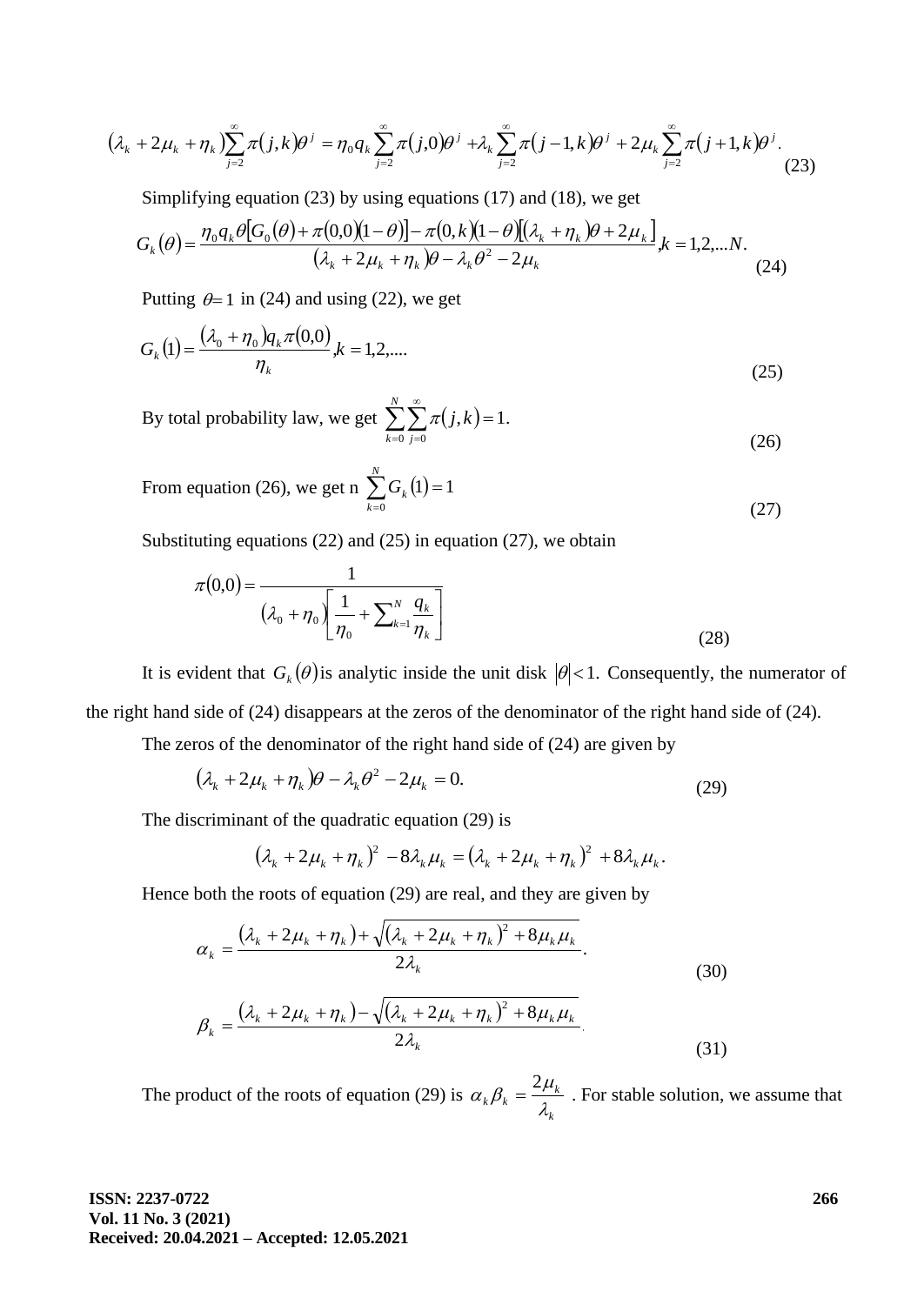$2\mu_k > \lambda_k$ . Then  $2\mu_k + \eta_k > 2\mu_k > \lambda_k$ . It is easy to establish that  $0 < \beta_k < 1$  Further, we find that  $\alpha_k$ >1 Using the roots  $\alpha_k$  and  $\beta_k$  equation (24) leads to

$$
G_k(\theta) = \frac{\eta_0 q_k \theta [G_0(\theta) + \pi (0,0)(1-\theta)] - \pi (0,k)(1-\theta)[(\lambda_k + \eta_k)\theta + 2\mu_k]}{\lambda_k (\alpha_k - \theta)(\theta - \beta_k)} k = 1,2,...N
$$
\n(32)

Invoking the analyticity of  $G_k(\theta)$  in  $|\theta|$  < 1, the numerator on the right hand side of equation (32) vanishes at  $\theta = \beta_k$  Consequently, we get

$$
\eta_0 q_k \beta_k [G_0(\beta_k) + \pi (0,0)(1 - \beta_k)] - \pi (0,k)(1 - \beta_k)[(\lambda_k + \eta_k)\beta_k + 2\mu_k] = 0
$$
\n(33)

Using equation (33), we get

$$
\pi(0,k) = \frac{\eta_0 q_k \beta_k \left[ \frac{(\lambda_0 + \eta_0)}{(\lambda_0 + \eta_0 - \lambda_0 \beta_k)} + (1 - \beta_k) \right]}{(1 - \beta_k) [(\lambda_k + \eta_k) \beta_k + 2\mu_k]} \pi(0,0), k = 1,2,...,N
$$
\n(34)

Using equation (33) in equation (32), and after much algebraic simplification, we obtain

$$
G_{k}(\theta) = \eta_{0} q_{k} \sum_{j=0}^{\infty} \left\{ \sum_{i=0}^{j} \sum_{r=0}^{\infty} \pi(j-1+r,0) \frac{\lambda_{k}^{l} \beta_{k}^{l+r+1}}{2^{l+1} \mu_{k}^{l+1}} \right\} \theta^{j}
$$
  
+  $\pi(0,k) \left[ (\lambda_{k} + \eta_{k}) \sum_{j=1}^{\infty} \frac{\lambda_{k}^{j-1} \beta_{k}^{j} \theta^{j}}{2^{j} \mu_{k}^{j}} + (2\mu_{k} - (\lambda_{k} + \eta_{k}) (1 - \beta_{k}) ) \sum_{j=0}^{\infty} \frac{\lambda_{k}^{j} \beta_{k}^{j+1} \theta^{j}}{2^{j+1} \mu_{k}^{j+1}} \right]$   
+  $\pi(0,0) \eta_{0} q_{k} \left[ (1 + \beta_{k}) \sum_{j=0}^{\infty} \frac{\lambda_{k}^{j} \beta_{k}^{j+1} \theta^{j}}{2^{j+1} \mu_{k}^{j+1}} - \sum_{j=1}^{\infty} \frac{\lambda_{k}^{l-1} \beta_{k}^{j} \theta^{j}}{2^{j} \mu_{k}^{j}} \right], k = 1,2,..., N$  (35)

Equating the coeffcients of  $\theta^0$  on both sides of equation (35), we get back equation (34). Equating the coeffcients of  $\theta^j$ ,  $j = 1, 2, \dots$ , on both sides of equation (35), we obtain

$$
\pi(j,k) = \eta_0 q_k \left\{ \sum_{i=0}^j \sum_{r=0}^{\infty} \pi(j-1+r,0) \frac{\lambda_k^l \beta_k^{l+r+1}}{2^{l+1} \mu_k^{l+1}} \right\}
$$
  
+  $\pi(0,k) \left[ (\lambda_k + \eta_k) \frac{\lambda_k^{j-1} \beta_k^j}{2^j \mu_k^j} + \{2\mu_k - (\lambda_k + \eta_k)(1-\beta_k)\} \frac{\lambda_k^j \beta_k^{j+1}}{2^{j+1} \mu_k^{j+1}} \right]$   
+  $\pi(0,0)\eta_0 q_k \left[ (1+\beta_k) \frac{\lambda_k^j \beta_k^{j+1}}{2^{j+1} \mu_k^{j+1}} - \frac{\lambda_k^{l-1} \beta_k^j}{2^j \mu_k^j} \right], j = 1,2,...; k = 1,2,..., N$  (36)

The proof is now complete.

**ISSN: 2237-0722 Vol. 11 No. 3 (2021) Received: 20.04.2021 – Accepted: 12.05.2021**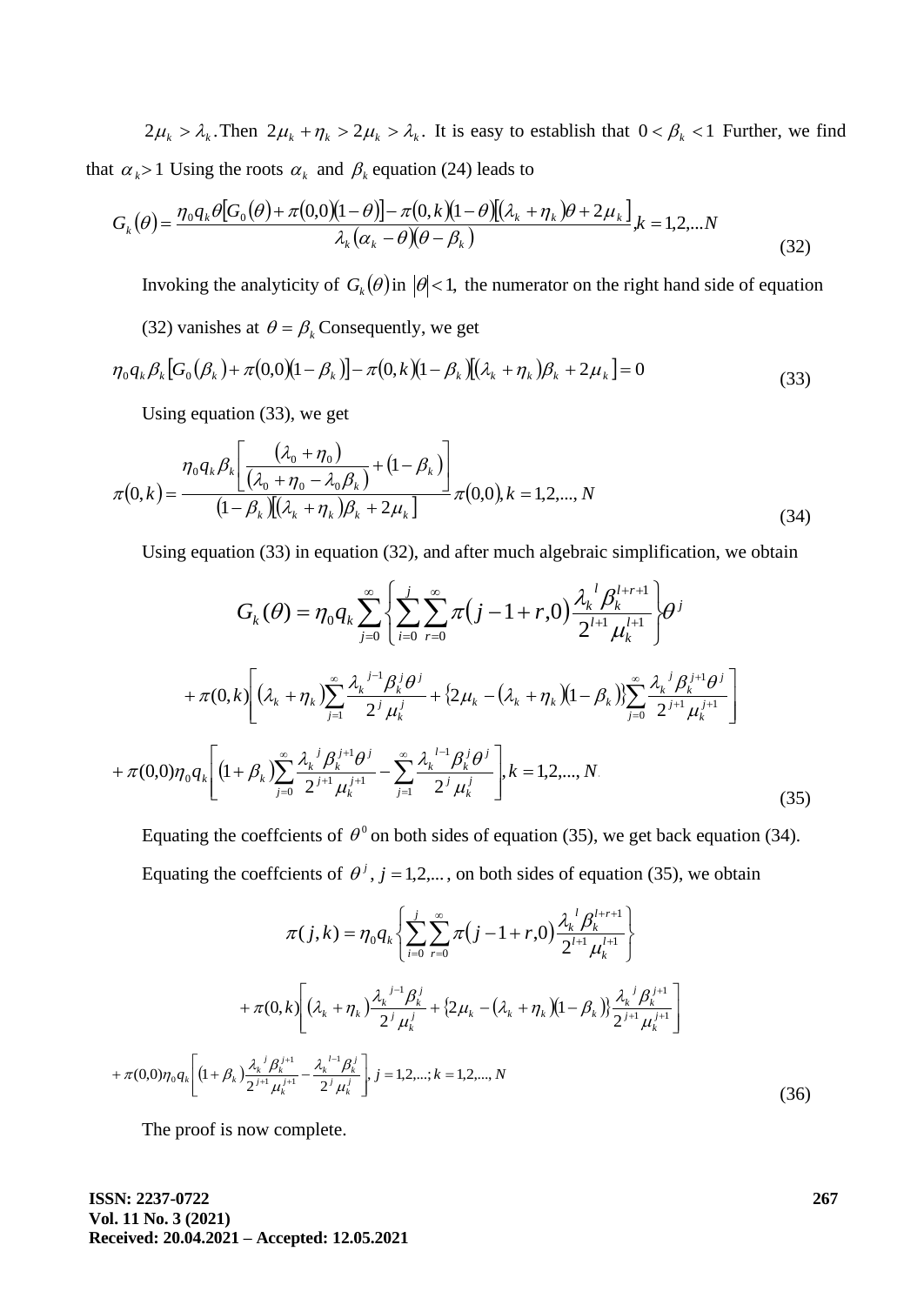#### **5. Performance Measures**

To illustrate, we assume the below mentioned values for the parameters of our model subject to the stability condition  $2\mu_k > \lambda_k$ ,  $k = 1, 2, ..., N$ :

$$
\eta_0 = 1.5; \lambda_0 = 1.2;
$$

| $q_1 = 0.2$   $\eta_1 = 0.03$   $\lambda_1 = 1.8$   $\mu_1 = 2.6$    |  |
|----------------------------------------------------------------------|--|
| $q_2 = 0.3$   $\eta_2 = 0.04$   $\lambda_1 = 1.6$   $\mu_1 = 2.4$    |  |
| $q_3 = 0.2$   $\eta_3 = 0.01$   $\lambda_1 = 1.5$   $\mu_1 = 2.5$    |  |
| $q_4 = 0.2$   $\eta_4 = 0.02$   $\lambda_1 = 1.7$   $\mu_1 = 2.7$    |  |
| $q_5 = 0.1 \mid \eta_5 = 0.03 \mid \lambda_1 = 1.4 \mid \mu_1 = 2.4$ |  |

We have computed the steady-state probabilities  $\pi(j,k)$  and obtained the following table:

|                | $\pi(j,0)$ | $\pi(j,1)$ | $\pi(j,2)$ | $\pi(j,3)$ | $\pi(j,4)$ | $\pi(j,5)$ |
|----------------|------------|------------|------------|------------|------------|------------|
| $\theta$       | 0.0077     | 0.0672     | 0.0779     | 0.2235     | 0.1082     | 0.0379     |
| 1              | 0.0034     | 0.0465     | 0.0518     | 0.1341     | 0.068      | 0.0221     |
| $\overline{2}$ | 0.0015     | 0.0161     | 0.0173     | 0.0403     | 0.0215     | 0.0065     |
| 3              | 0.0007     | 0.0056     | 0.0058     | 0.0121     | 0.0068     | 0.0019     |
| 4              | 0.0003     | 0.0019     | 0.002      | 0.0037     | 0.0022     | 0.0006     |
| 5              | 0.0001     | 0.0007     | 0.0007     | 0.0011     | 0.0007     | 0.0002     |
| 6              | 0.0001     | 0.0002     | 0.0002     | 0.0003     | 0.0002     | 0.0001     |
| 7              | 0          | 0.0001     | 0.0001     | 0.0001     | 0.0001     | 0          |
| 8              | 0          | $\theta$   | 0          | 0          | 0          | 0          |
| 9              | 0          | 0          | 0          | 0          | 0          | 0          |
| 10             | 0          | 0          | 0          | 0          | 0          | 0          |

Table 1: Steady-state probabilities

## **5.1 Mean Queue Size in** *k***-th phase,** *k* **= 0,1,2,…, N**

Let  $E[L_k]$  denote the stationary mean number of customers in the  $k$ -phase. Then, we have

$$
E[L_k] = \sum_{j=1}^{\infty} j\pi(j,k)k = 0,1,2,...,N.
$$
 (37)

Then, the stationary mean total number of customers in the queueing system is obtained by

Then, the stationary mean total number of customers in the queueing system is obtained  
\n
$$
E[L] = \sum_{j=0}^{\infty} \sum_{k=0}^{N} j\pi(j,k) = \sum_{k=0}^{N} \sum_{j=0}^{\infty} j\pi(j,k) = \sum_{k=0}^{N} E[L_k]k = 0,1,2,...,N.
$$
\n(38)

**ISSN: 2237-0722 Vol. 11 No. 3 (2021) Received: 20.04.2021 – Accepted: 12.05.2021** **268**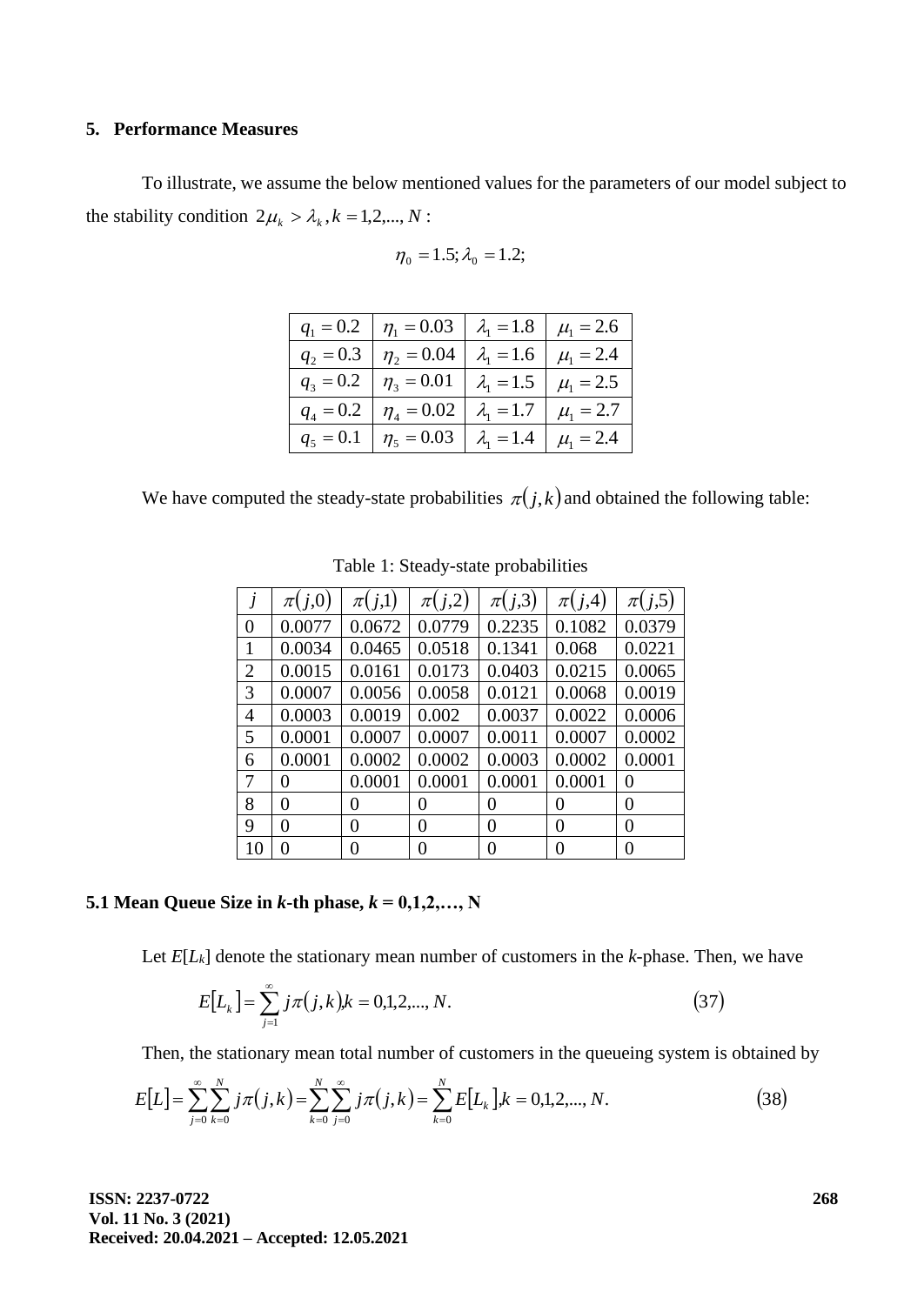#### **5.2 Mean Number of Customers Washed Out by Disasters per Unit Time from the System**

If C denote the number of customers wiped out from the queueing system per unit time, then

If C denote the number of customers wiped out from the queueing system per unit time,  

$$
E[C] = \sum_{k=1}^{N} \eta_k \sum_{j=1}^{\infty} j\pi(j,k) = \sum_{k=1}^{N} \eta_k E[L_k].
$$
(39)

Using table 1, we obtain the following table of mean values:

$$
E[L_0] = 0.0111, E[L_1] = 0.1091, E[L_2] = 0.1173, E[L_3] = 0.2743
$$
  

$$
E[L_4] = 0.1455, E[L_5] = 0.0444, E[L] = 0.7017, E[C] = 0.0149
$$

#### **6. Conclusion**

Steady -state analysis of an  $M/M/2$  queueing system is discussed which was operating on a multi-phase uncertain random environment subject to disaster and repair and its steady state probability is obtained. Further, we also seek the characteristics of  $M/M/2$  queueing system which operates in a multi-phase uncertain environment subject to repair and disaster .

### **References**

R.O. Al-Seedy, A.A. El-Sherbiny S.A. El-Shehawy S. I. Ammar. Transient solution of the M/M/c queue with balking and reneging, *Computers and Mathematics with Applications,* 57. 1280-1285, (2009).

S.R. Chakravarthy, "A disaster queue with Markovian arrivals and impatient customers," *Applied Mathematics and Computation, 214,* 48-59, (2009).

S. Dharmaraja and Rakesh Kumar, *Transient solution of a Markovian queuing model with heterogeneous servers and catastrophes*, OPSEARCH, vol. 52, 810-826, (2015).

S. Karlin and J. McGregor. Many server queueing processes with Poisson input and exponential service times, *Pacific Journal of Mathematics, 8,* 87-118, (1958).

L. Kleinrock, *Queueing Systems:* Volume I – Theory. New York: Wiley Interscience, 1975.

B. Krishna Kumar and D. Arivudainambi, *Transient solution of an M/M/c queue with heterogeneous servers and balking*, Int. J. Inf. Manag. Sci., vol. 12, 15-27, (2001).

B. Krishna Kumar, S. Pavai Madheswari, *Transient behaviour of the M/M/2 queue with catastrophes, Statistica*, vol. LXII, 129-136, (2002).

B. Krishna Kumar, A. Vijayakumar, and S. Sophia, "Transient analysis of a Markovian queue with chain sequence rates and total catastrophes," *International Journal of Operational Research, 5,* 375-391. (2009).

G. Natarajan, *Analysis of Queues: Methods and Application,* CRC Press, 2012.